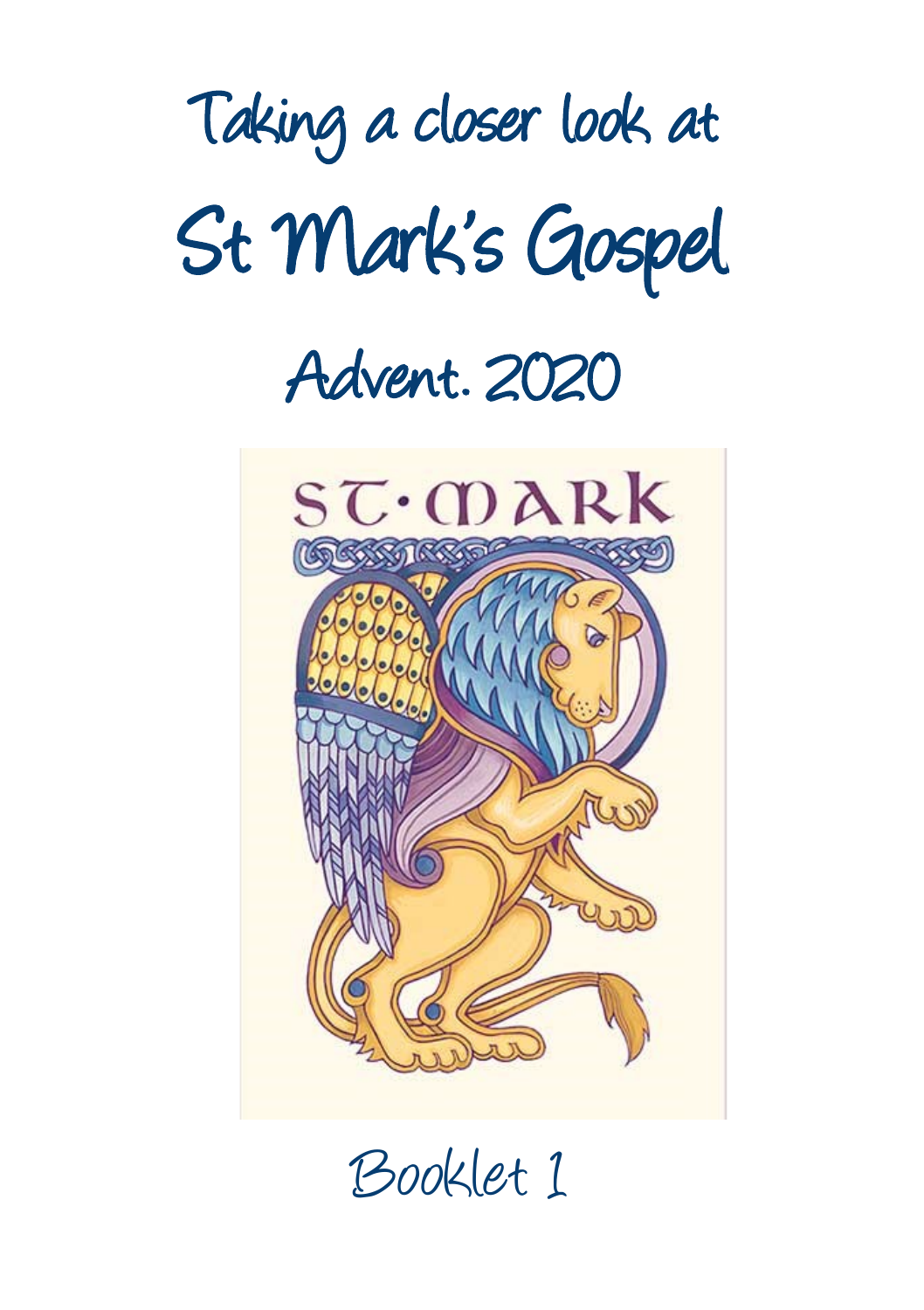## **Welcome A short course on Mark's Gospel for the Tring Team Parish**

This short advent course is designed to help us understand some of why Mark tells the story the way he does. In most mainstream, churches this coming year we will get to read most of Mark's Gospel in our Sunday services (alongside John's Gospel) . This course will look at the first half of the Gospel with three topics: 1. What is a Gospel; 2. Mark's portrayal of Discipleship; 3. The Messianic Secret. It doesn't have to be used in Advent. In Lent there will be a follow up looking at the second half of the Gospel.



**Opening conversations?** *(Maybe think about these before you meet)*

- 1. What do you already know about Mark's Gospel?
- 2. How does Mark start his story of Jesus

#### **Tradition has it that Mark records what he received from Peter**

In around 140AD Papias, Bishop of Hierapolis quoted and unknown elder [Presbyter] and from this we get the tradition that Mark who wasn't an apostle bases his account on what Peter told him:

"And the elder used to say this "Mark became Peter's interpreter [hermeneutes] and wrote accurately all that he remembered, not, indeed in order, of the things said and done by the Lord. For he had not heard the Lord, nor had he followed him, but later on, as I said, followed Peter, who used to give teaching as necessity demanded but not making, as it were, an arrangement of the Lord's oracles, so that Mark did nothing wrong in thus writing down single points as he remembered them. For one thing he gave attention, to leave out nothing of what he had heard and to make no false statement in them"

The modern consensus is that it is impossible to definitely say that Mark the evangelist is the John Mark of the New Testament. In other words we don't know who Mark is. It remains likely that it was written in Rome sometime between AD65 and AD75.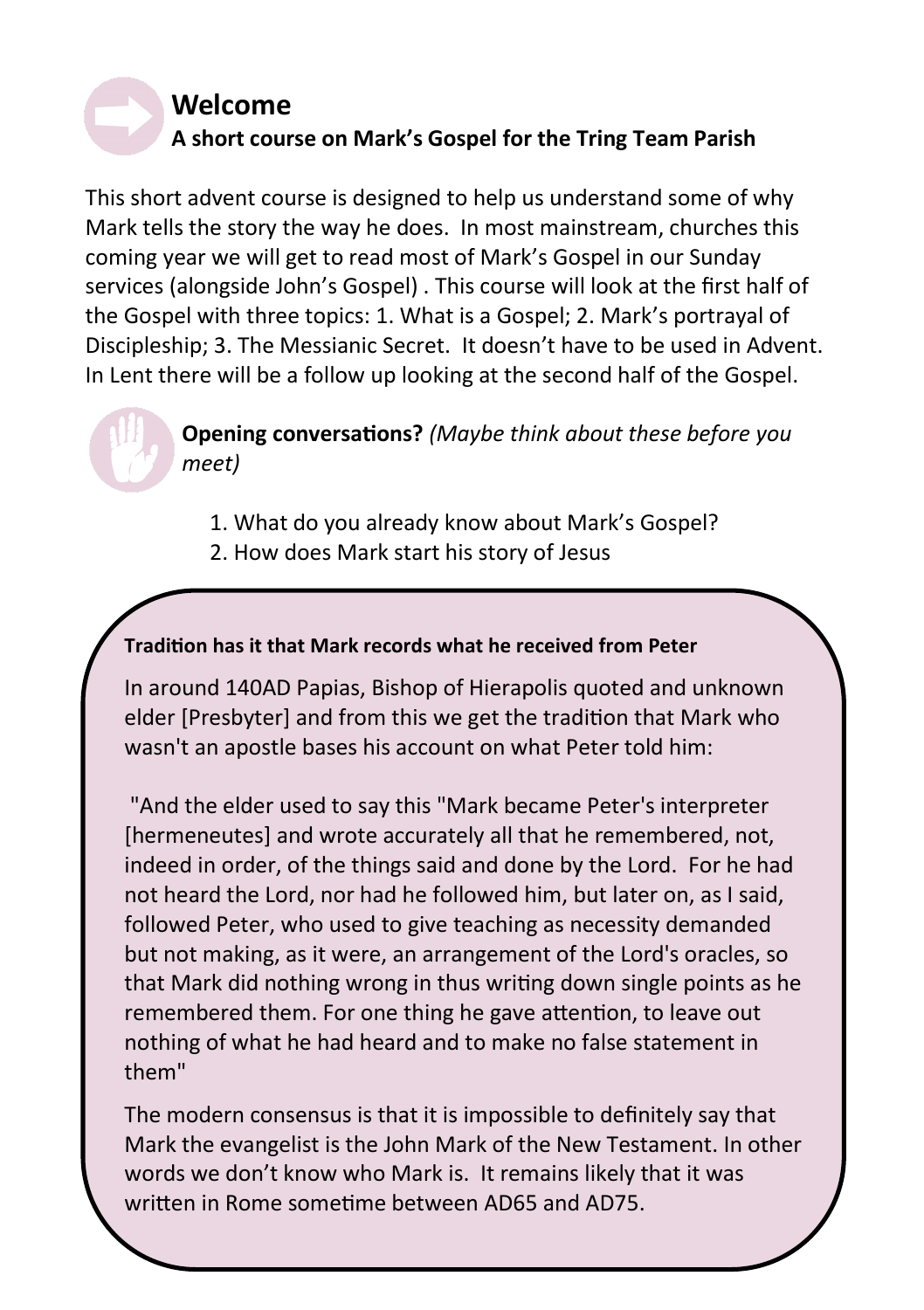# **Reading and listening to God's Word**



**Read Mark 1.13** (from your usual Bible). Pause, allow to seep in. Read it again preferably from a different translation (below is the Message) If any words or verse jumps out at you, share this with the group. Spend some time discussing what God is saying to you today in this passage

The good news of Jesus Christ—the Message!—begins here, following to the letter the scroll of the prophet Isaiah.

Watch closely: I'm sending my preacher ahead of you; He'll make the road smooth for you. Thunder in the desert! Prepare for God's arrival! Make the road smooth and straight!

John the Baptizer appeared in the wild, preaching a baptism of lifechange that leads to forgiveness of sins. People thronged to him from Judea and Jerusalem and, as they confessed their sins, were baptized by him in the Jordan River into a changed life. John wore a camel-hair habit, tied at the waist with a leather belt. He ate locusts and wild field honey.

As he preached he said, "The real action comes next: The star in this drama, to whom I'm a mere stagehand, will change your life. I'm baptizing you here in the river, turning your old life in for a kingdom life. His baptism—a holy baptism by the Holy Spirit—will change you from the inside out."

At this time, Jesus came from Nazareth in Galilee and was baptized by John in the Jordan. The moment he came out of the water, he saw the sky split open and God's Spirit, looking like a dove, come down on him. Along with the Spirit, a voice: "You are my Son, chosen and marked by my love, pride of my life."

God's Kingdom Is Here

At once, this same Spirit pushed Jesus out into the wild. For forty wilderness days and nights he was tested by Satan. Wild animals were his companions, and angels took care of him.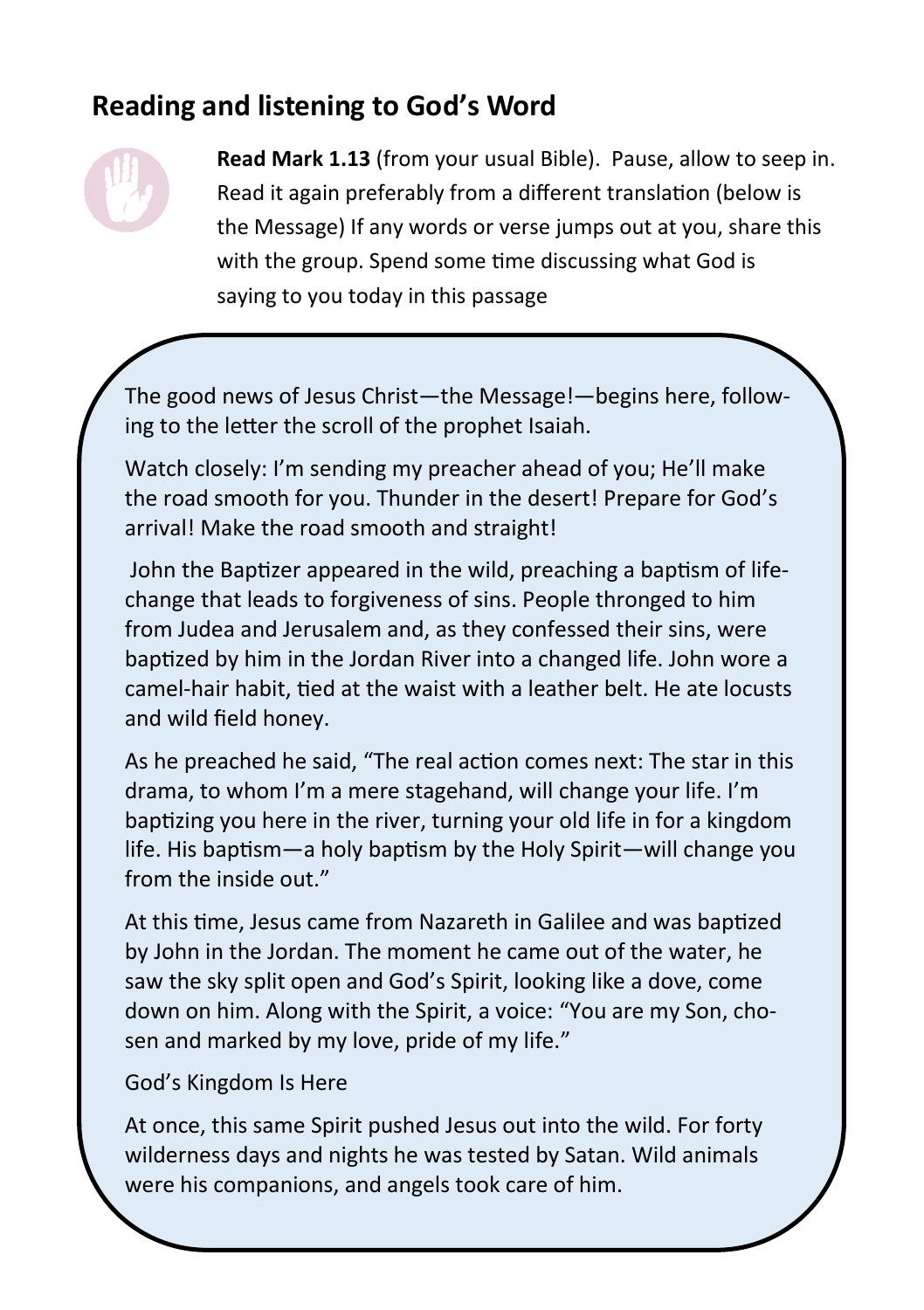# **Teaching Some introductory thoughts**

In early days it used to be thought that Mark abbreviated Matthew's Gospel (eg Augustine writing at beginning of 5th Century) but since mid 19th Century it is fairly universally accepted that Mark is the first of the four Gospels to have been written. Luke and Matthew in particular are heavily dependant on Mark's account for their own stories. They expanded Mark's Gospel. Matthew and Luke both have their own sources as well (and they share another common source) but the bulk of their account comes directly from Mark. Indeed 612 of Mark's 662 verses are found in Matthew's Gospel. He adopts it wholescale.

So Mark gives us the first Gospel.

#### **What is a Gospel?**

We are used to the idea that we have four Gospels. They form the first four books of the New Testament. They tell us about the life of Jesus and the story leads to his resurrection (no need to worry about spoilers here!)

You probably also know that the term Gospel means "good news" and it is translated as such in our Bibles and that the Latin version gives us the word "Evangelist" . We also use the term Gospel to mean truth.

However, when Mark was writing the term Gospel didn't mean a written document.

No other text has arguably made as great a contribution to the history of Christianity and to the development of a Christian literary tradition as has the Gospel of Mark. From a traditio-historical perspective, it represents the earliest connected literary account of the teaching and activity of Jesus as interpreted by a Christian community in the Mediterranean world some 40 or so years after his death.

*W. R. Telford*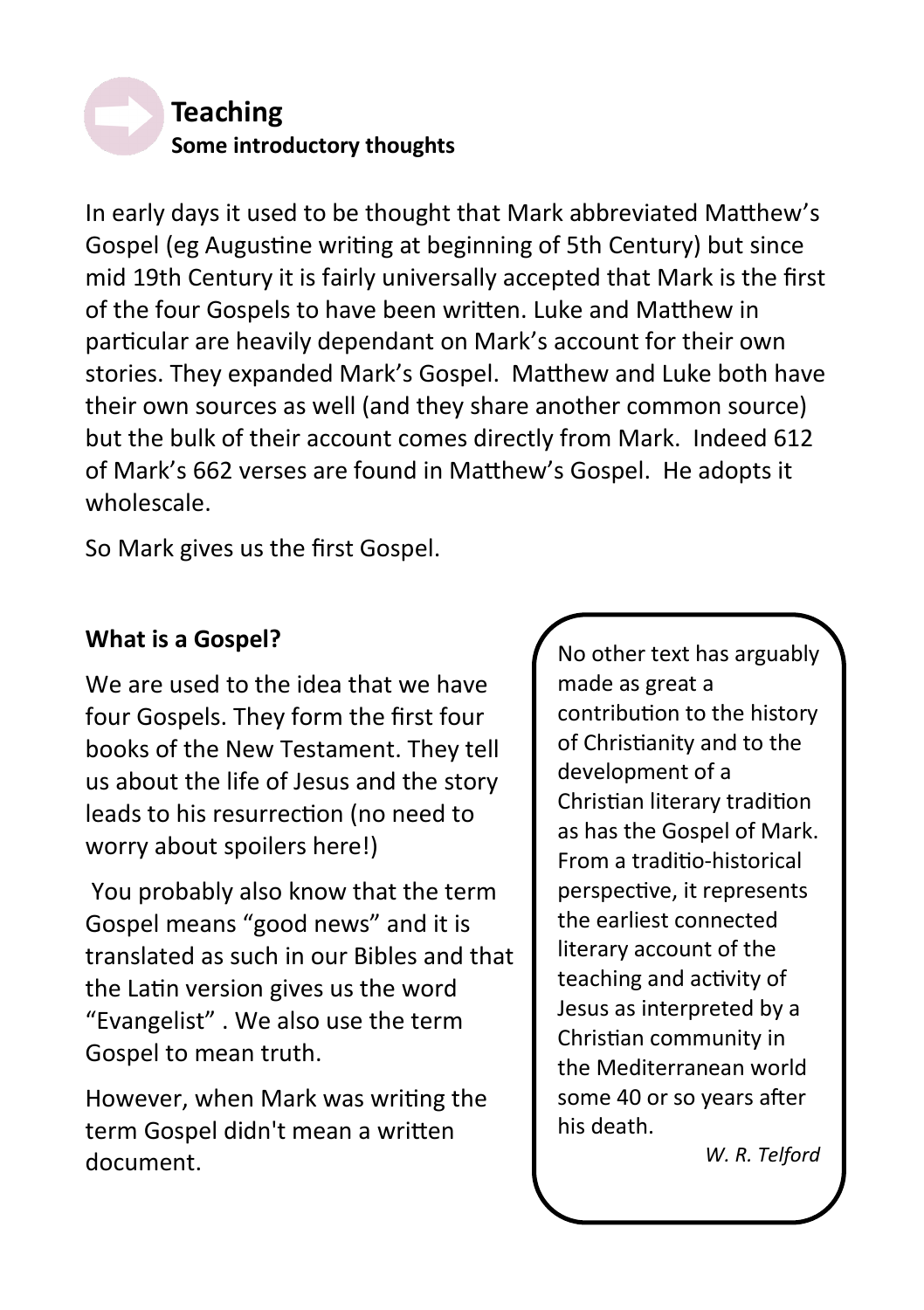## **Gospel in the Roman World**

The word Gospel would refer to the good news which accompanied a (roman) military victory, and the ensuing triumphal procession through the streets of Rome.

## **Gospel in Paul's writing**

Before Mark was writing, Christians were already using the term Gospel. Another word for this early Christian proclamation is Kerygma. Paul's writings quote some of this "gospel" a clear example is 1 Corinthians 15.3-5

*"For I handed on to you as of first importance what I in turn had received: that Christ died for our sins in accordance with the scriptures, and that he was buried, and that he was raised on the third day in accordance with the scriptures, and that he appeared to Cephas, then to the twelve. "*

So Paul's "gospel" refers to an oral proclamation (handing on what I received) and the content of the gospel is the death and resurrection of Jesus. Elsewhere Paul goes on to include the hope for his coming (Parousia). What is not included in Paul's gospel is Jesus' life, his actions and his teachings. We can assume that those who heard Paul's gospel (or kerygma or proclamation), shared by all early Christian communities, must have asked questions like who then is this Jesus, what do we know about his life? But, at first, there was an expectation that Jesus would be coming again within their lifetime so these were secondary questions.

## **Gospel as a new literary genre**

Mark is prompted to move to a written proclamation. It appears that he was handed on a extended passion narrative that presumably circulated as an oral tradition in the early church. To this he has added a written account of the teaching, exorcisms and healings of Jesus (Chapters 1 –8). These all inexorably lead to the cross (Chapters 9 –16). Unlike Matthew and Luke, Mark apparently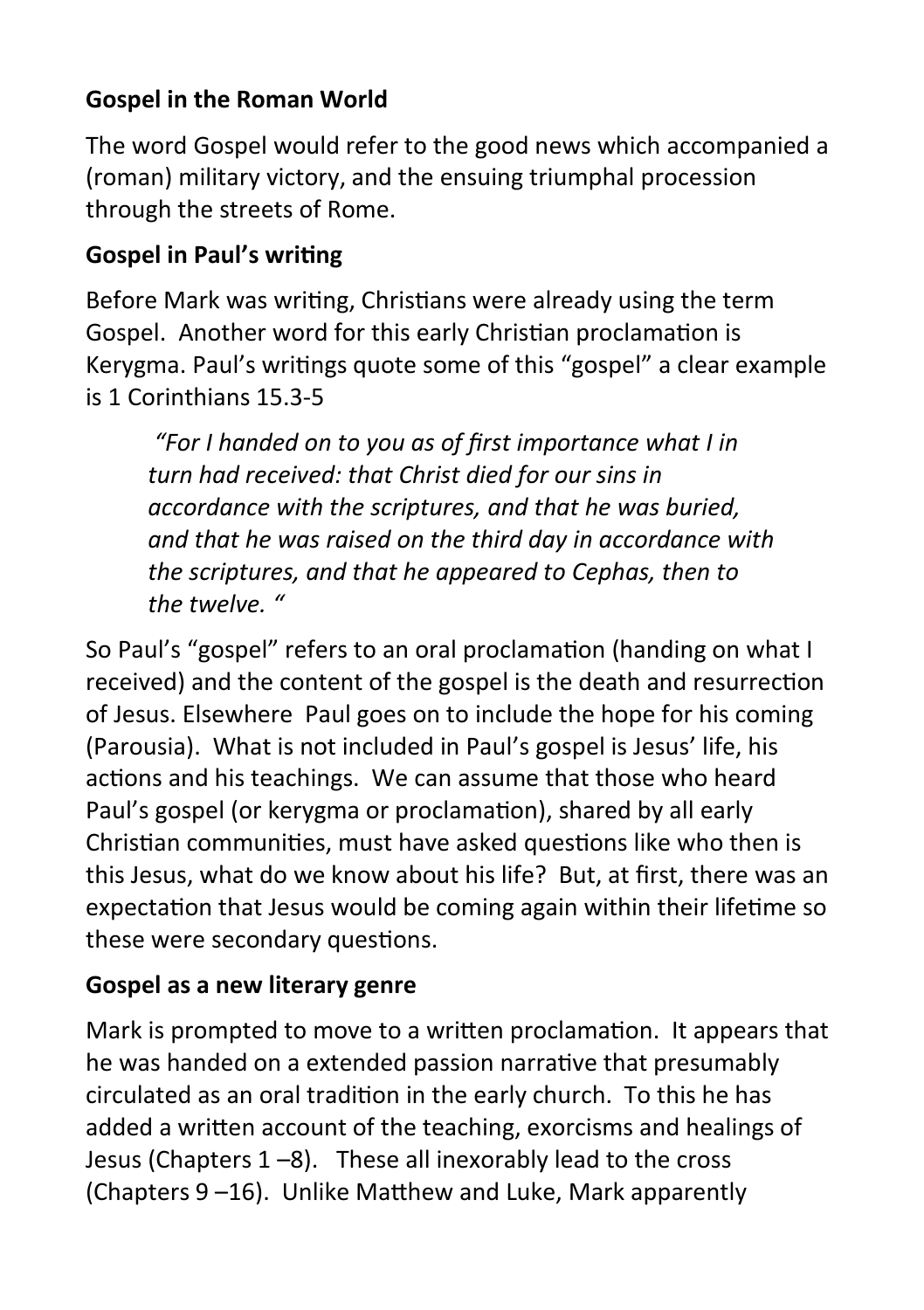believes Jesus had a normal parentage and birth and makes no attempt to trace back his ancestry. D E Nineham suggests that the series of unconnected stories which Mark knits together are "almost like a series of snapshots placed side by side in a photograph album."

So a Gospel is neither an historical account or a biography. The first readers (and hearers) would have known that Jesus was raised from the dead - they knew the statements of faith. We don't get to the end of the story and find the big surprise ending. Weiss coined the phrase that Mark "wrote from faith to faith". The Gospel then helps us understand more about this Jesus. Mark isn't trying to convince us that Jesus was the Messiah, instead he explains why a victorious figure ends his career in disgrace and dies a criminal's death. His answer is Jesus was innocent and God often produces amazing results from odd situations. Mark wants us to understand why Jesus didn't claim the title Messiah himself (more on this next week) and he wants the readers who themselves were persecuted to take comfort .

Above all Mark wants us to ask the fundamental question of Jesus: who do you say that he is? Peter answers this question in the very heart of the Gospel and so must we.

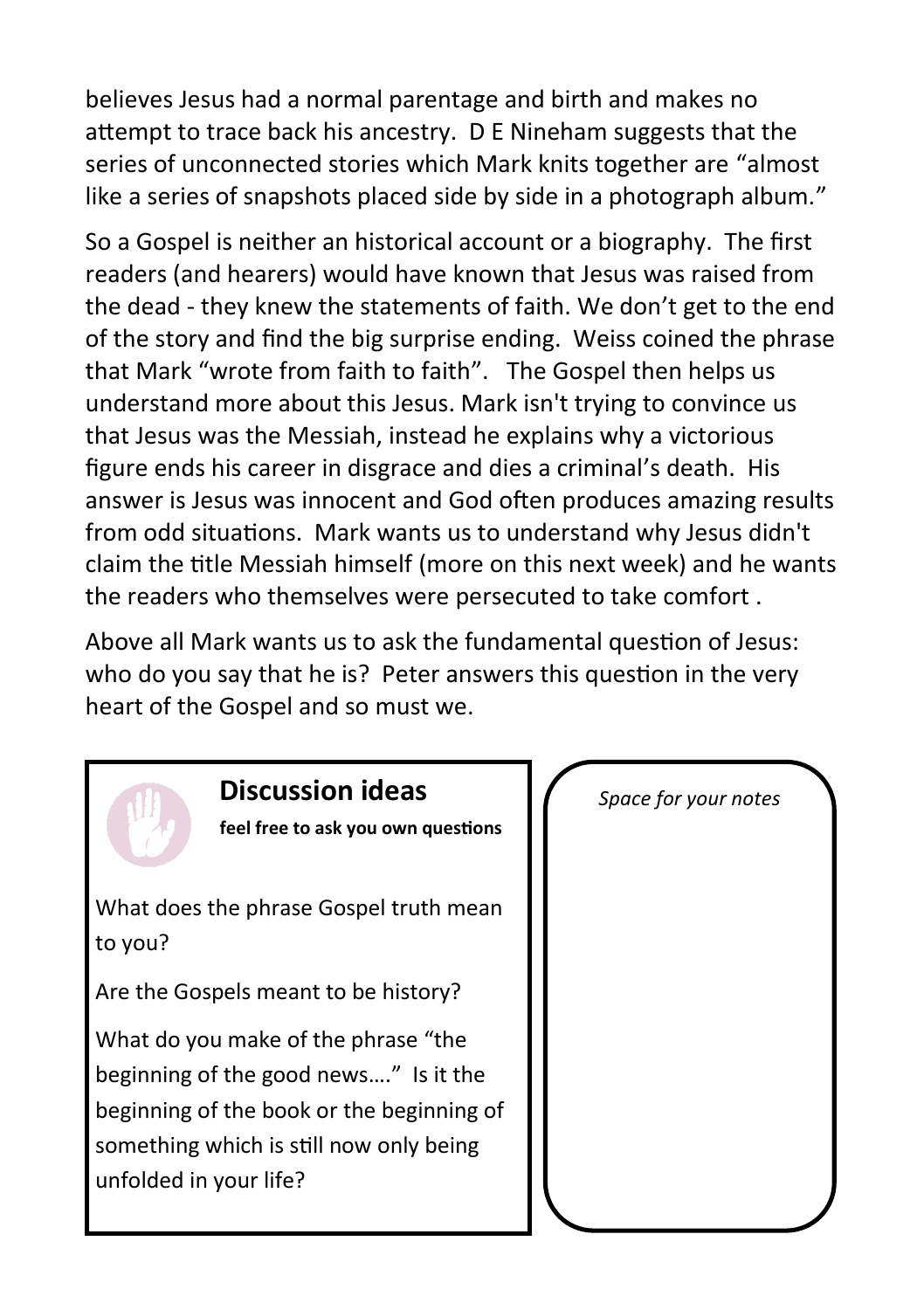## **Taking it out into the world**

*You may not have time to do this in your groups. Each week there will be a reflection by a "big name" on the text. You could read this at home.*

#### **'The beginning of the good news' (v.1)**

Strange though it may seem, Mark feels compelled to tell us in the opening sentence that this is the beginning. Most translations of Mark render his opening words 'the beginning of the good news …'. But Mark doesn't even bother to use the word 'the'; he starts with 'beginning …'. We are, in other words, straight into it. And, of course, if you turn to the end of Mark's Gospel, you'll also see that it has no proper ending either – it is all a bit ragged.

An abrupt beginning and an abrupt ending point to several themes that occur throughout Mark's Gospel. Readers don't get a gentle introduction to Jesus. The good news is here, now. And it requires your attention, and a response. Here, now. The end is the same. There is no neat finish. You have to write that yourself, with your life as a disciple.

So there is no room for the armchair critic in Mark's opening remarks. You are not offered an easy introduction to Jesus – his genealogy, for example (see Luke and Matthew) – but are invited straight away to deal with the challenging presence of John the Baptist. It is his call to repent, be baptized and follow Jesus that forms the heart of Mark's Gospel. So, the tone of abruptness in the message of Mark is also his theme. There is no time to cogitate and deliberate. Choose Jesus. Drop everything you are doing, and follow him. Now.

Reflection by Martyn Percy. *Martyn is the Dean of Christ Church, Oxford. From 2004 to 2014 he was Principal of Ripon College Cuddesdon. This reflection was written in 2011.*

Mark's Gospel is certainly written with a great pace. I listened to it in the car one day. He is driven into the wilderness, before the A41 we are into his ministry, we have healings and exorcisms and by Phasels Wood the plot to kill him was hatched...

Has your life been on hold during the Covid pandemic? What have you been putting off? Reading Mark's Gospel what are you called to do NOW? What should the Tring Team Parish do to in response, urgently?